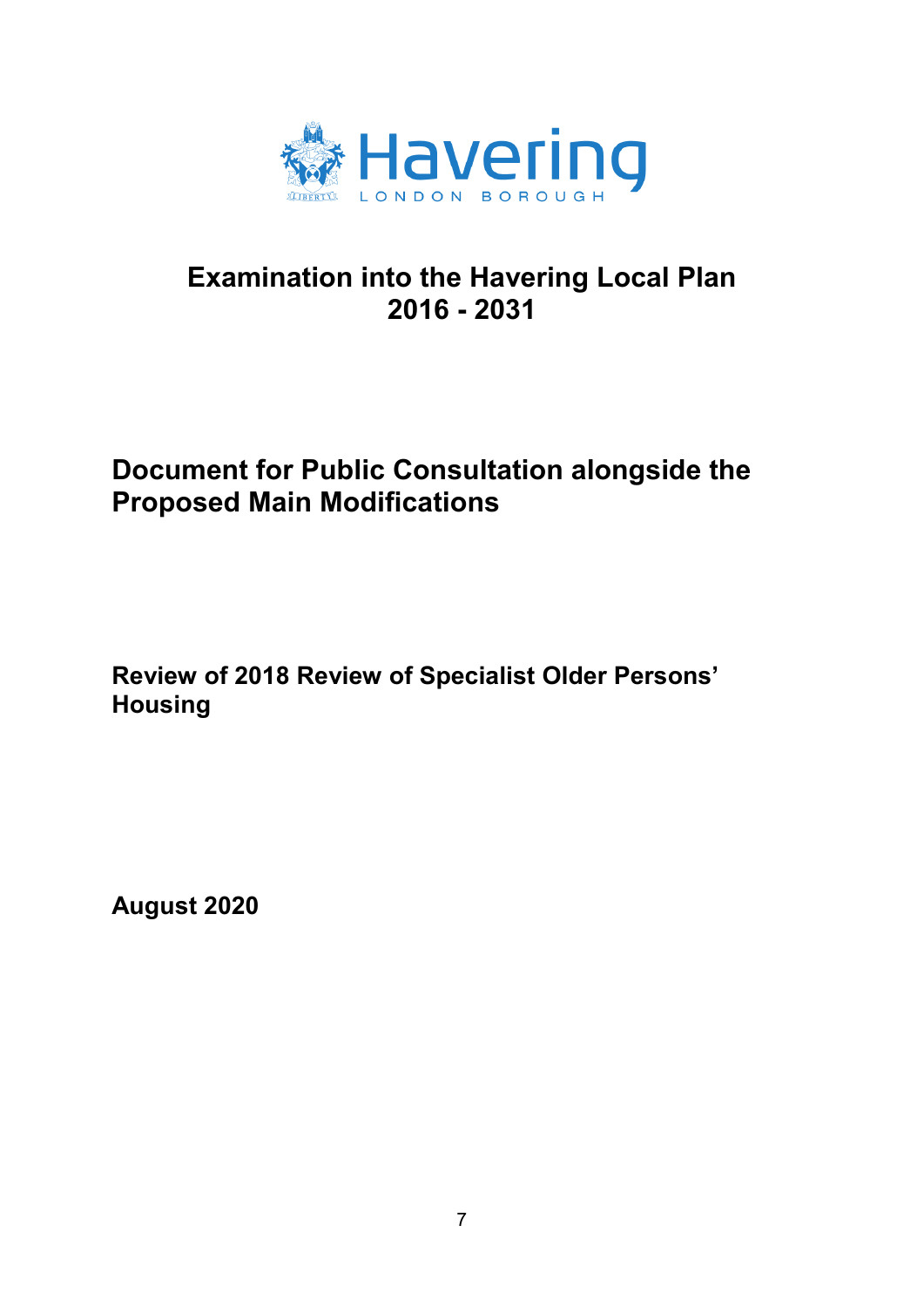#### **Review of 2018 Review of Specialist Older Persons Housing**

#### **1. Introduction**

 persons housing. The review also included an assessment of the councils own sheltered and extra on the initial need's assessment, and how the council, as a major provider of older persons housing, could assist in meeting that need. The original 2015 report is attached as appendix 1. This review 1.1 In 2015 the council undertook a major review of the need and current supply of specialist older care provision. This part of the review looked not only at the current condition of the council's stock but also made a number of recommendations concerning the future of that stock, these being based concentrates on two aspects of the 2015 report:

- A review of the 2015 needs analysis to see if it needed amending in light of any changes such as changes to demographics, social care policy etc.
- An update on actions that have been taken to implement the recommendations especially where these impact on the supply of accommodation for older people.

#### **2. Needs Assessment**

 2.1 The original review of the current and projected need for specialist older persons housing need was undertaken in 2015. This looked a wide variety of information, (section 4 of the report) including:

- GLA Report Assessing Potential Demand for older person housing in London 2014 (the figures of which were subsequently used in the GLA London Plan for establishing the need for specialist older persons accommodation)
- Housing LIN on-line assessment tool for establishing need for specialist older persons housing
- x Examining Councils waiting lists for older persons housing (including sheltered and extra care)
- Residential and Nursing admissions
- Building on the councils previous Extra Care housing strategy
- Wide variety of Health statistics and projections relating to older people in Havering
- Long term population and general demographic projections for older people in Havering.

2.2 The resulting analysis and projection looked at not just the overall need for specialist older persons accommodation but also the different types of accommodation and different tenure mixes.

 2.3 In arriving at the Havering older persons housing model it took into account a number of local factors which both the GLA and Housing LIN models being regionally and nationally based could not take into account. They therefore accept that these local variations could affect both the overall calculation of need and the type of specialist accommodation that will be required. These included:

- The policies and practices of the authority in relation to adult social care and the approach to keeping people in their own homes & long-term use of nursing and residential care.
- The actual condition of the existing sheltered housing stock.
- Local surveys regarding older persons preferences for different types of Housing.
- The tenure split amongst older people in Havering.

 2.4 As with any long-term model any result was caveated, as if there were changes in any of the key factors such as the overall population projections or the long-term tenure assumptions this could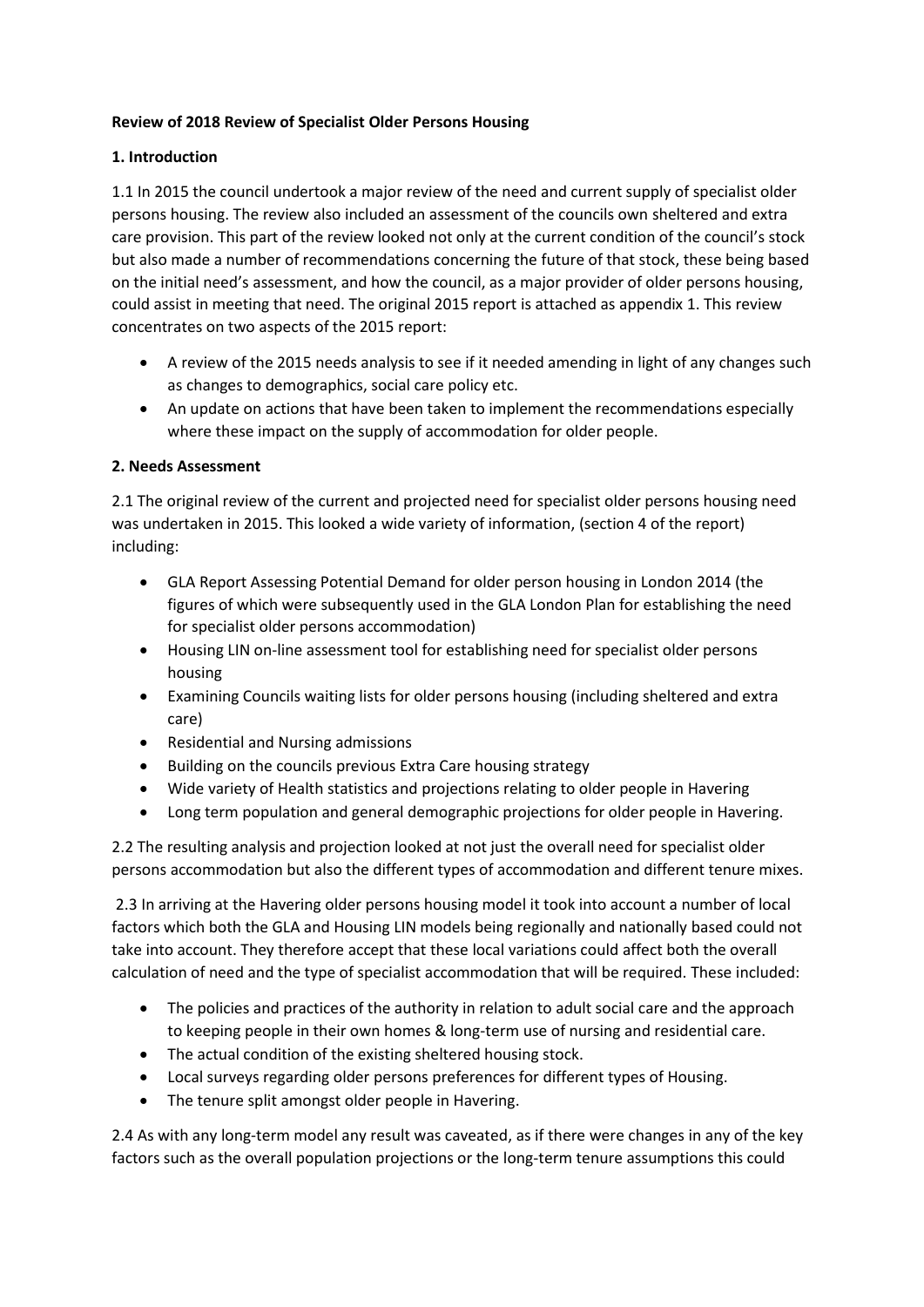affect both the overall need analysis and tenure split. The key components that made up the model were:

- Population figures based on ONS 2015 projections
- That the level of homeownership amongst older people in Havering would remain at 79% Homeowners 21% Rented
- That for modelling purposes 100 people per 1000 over 75 would wish to move into retirement/sheltered housing
- That for modelling purposes 20 people per 1000 over 75 would wish to move into Enhanced Sheltered Housing
- That for modelling purposes 25 people per 1000 over 75 would wish to move into Extra Care Housing.

Note: These figures were similar to those used by Housing LIN except in respect of sheltered retirement housing where they use a figure of 110.

 accommodation there was an over supply of affordable sheltered housing and whilst there was a 2.5 The resulting model showed that whilst there was an overall need for additional specialist deficit for all tenures in the higher need housing (enhanced and extra care) the biggest demand was for private owned leased accommodation. This is a reflection of the high levels of existing homeownership amongst older people in Havering.

Table 1below gives the details:

| <b>Havering</b>                                              | 2015   |        |          |        |        |          |
|--------------------------------------------------------------|--------|--------|----------|--------|--------|----------|
|                                                              | Demand | Supply | Variance | Demand | Supply | Variance |
| <b>Sheltered</b><br><b>Housing</b><br>100 per<br>1000+75     | 2260   | 1734   | 526      | 2870   | 1734   |          |
| -Rent                                                        | 475    | 1024   | $+549$   | 603    | 1024   | $+421$   |
| -Lease                                                       | 1785   | 710    | 1075     | 2267   | 710    | 1643     |
| <b>Enhanced</b><br><b>Sheltered</b><br>20 per<br>$1000 + 75$ | 452    | 0      | 452      | 574    | 0      | 574      |
| -Rent                                                        | 95     | 0      | 95       | 121    | 0      | 121      |
| -Lease                                                       | 357    | 0      | 357      | 453    | 0      | 453      |
| <b>Extra</b><br>Care 25<br>per<br>1000+75                    | 565    | 195    | 370      | 718    | 195    | 523      |
| -Rent                                                        | 119    | 175    | $+56$    | 151    | 175    | $+24$    |
| -Lease                                                       | 446    | 20     | 426      | 567    | 20     | 547      |

Assessment of Need for Specialist Older Persons Housing 2015 -2025

 Given that this review was carried out in 2015 we have taken the opportunity to see whether there have been any substantial changes to key factors which would lead to changes in these need figures.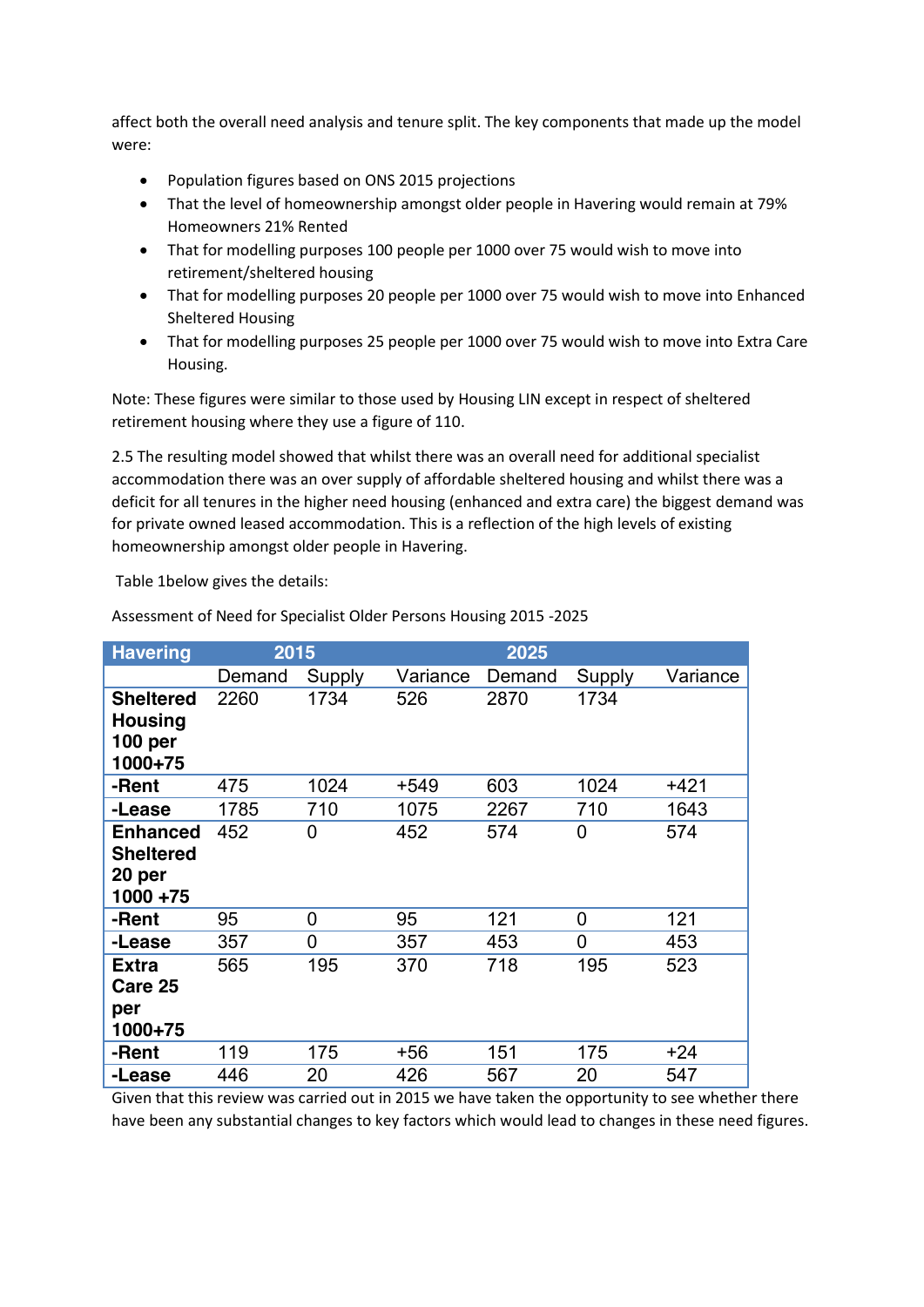#### **Population**

 in Havering. The base date was originally 2015 and this has now been changed to 2018. The overall accommodation than in 2015. However, over the longer timeframe the increase in numbers is 2.6 Since the review was completed there have been updates on the overall population projections growth in numbers of older people means that there is a small increase in the numbers requiring slightly lower than the 2015 projections. These changes are not significant enough to amend the overall conclusions that were drawn from the in the original report.

## **Tenure Mix**

 and therefore the 21% affordable 79% private, owner occupy has been maintained. However, over 2.7 As you would expect over such a short period been any change to the tenure mix of older people time this may be an area which would need to be revisited with the overall reduction in owner occupation among the younger population.

 to be changed over time thus giving greater flexibility to ensure that all Havering residents needs are 2.8 A separate point is that the development of new schemes, especially in the not for profit sector, are increasingly developed on a mixed tenure basis which does give the ability for tenure of schemes catered for.

## **Adult Social Care Policy**

 provision should concentrate on providing sheltered and extra care accommodation. Also, that there 2.9 The original report supported Havering's long held view that there were sufficient residential and nursing homes in the borough to cater for the needs of its residents and that additional specialist was an increasing ability for people to remain in their own home with appropriate adaptations, modern day telecare and where necessary home care support.

 meant that whilst overall numbers of people that are being assisted continues to increase, the numbers who are in nursing or residential care remained stable between 2015 and 2017 (552/557). In 2016/17 88% of people requiring respite care after leaving hospital were able to have this been a further decrease in the use of residential and nursing care. 2.10 Havering adult social care services have continued to maximise people's independence and where possible this means ensuring that people remain in their own accommodation. This has delivered in their own homes. These trends are continuing and within the current year there has

been a further decrease in the use of residential and nursing care.<br>2. 11 There therefore seems strong evidence not to amend the underlying assumptions that the model is built on. If the latest population projections are applied and the table is updated to cover 2018 to 2028, then this does show a small reduction in the predicted need by 2028, as the Table 2 below illustrates. For purposes of consistency no change has been made to the supply section at this stage.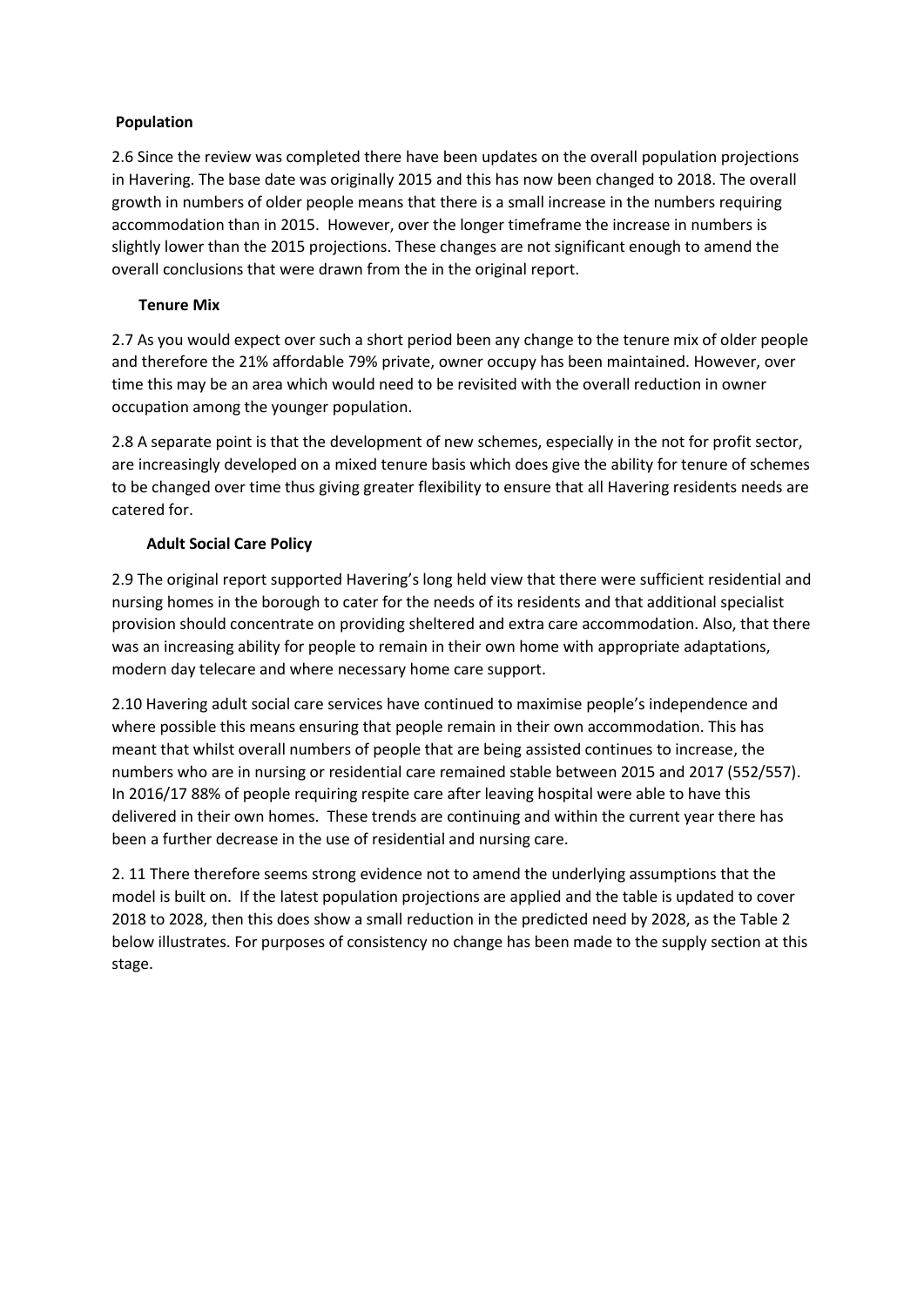Calculation of need same as 2015 as detailed in paragraph 2.4 Table 2 Adjusted to include latest ONS projections and starting date updated to 2018 end date 2028.

| <b>Havering</b>                                        | 2018   | 2028          |          |        |               |          |  |
|--------------------------------------------------------|--------|---------------|----------|--------|---------------|----------|--|
|                                                        | Demand | <b>Supply</b> | Variance | Demand | <b>Supply</b> | Variance |  |
| <b>Sheltered</b><br><b>Housing 100</b><br>per 1000+75  | 2260   | 1734          | 526      | 2870   | 1734          | 1136     |  |
| Rent                                                   | 480    | 1024          | $+544$   | 603    | 1024          | $+421$   |  |
| Lease                                                  | 1805   | 710           | 1095     | 2267   | 710           | 1557     |  |
| <b>Enhanced</b><br><b>Sheltered 20</b><br>per 1000 +75 | 457    | 0             | 457      | 574    | 0             | 574      |  |
| Rent                                                   | 96     | 0             | 96       | 121    | 0             | 121      |  |
| Lease                                                  | 361    | 0             | 361      | 453    | 0             | 453      |  |
| <b>Extra Care 25</b><br>per 1000+75                    | 565    | 195           | 370      | 712    | 195           | 517      |  |
| Rent                                                   | 119    | 175           | $+56$    | 150    | 175           | $+25$    |  |
| Lease                                                  | 446    | 20            | 426      | 562    | 20            | 542      |  |

Calculation of need same as 2015 as detailed in paragraph 2.4<br>Assessment of Need for Specialist Older Persons housing 2018 -2028

2.12 The results are therefore basically the same as in 2015. The main points emerging being that.

- If there is no change in supply between 2018 and 2028 there will be a need for additional leased properties in all the different categories of specialist older people housing (sheltered, enhanced sheltered and extracare). A total of 2552 new properties required.
- That for affordable rent properties that there would be a considerable surplus in sheltered housing a small surplus for extra care and only a deficit for the enhanced sheltered. This results in a net surplus of 325 properties.

#### **3. Implementing the original Recommendations**

 3.1The majority of action that has been taken in regard to the physical changes outlined in the report have to date related to the councils own sheltered housing stock. They have, however, been carried out in accordance with the overall needs that the report identified.

3.2 The report found that:

That not all of the councils sheltered housing schemes were up to modern standards and that whilst some could be upgraded and were also popular, others would be difficult if not impossible to upgrade.  $\bullet$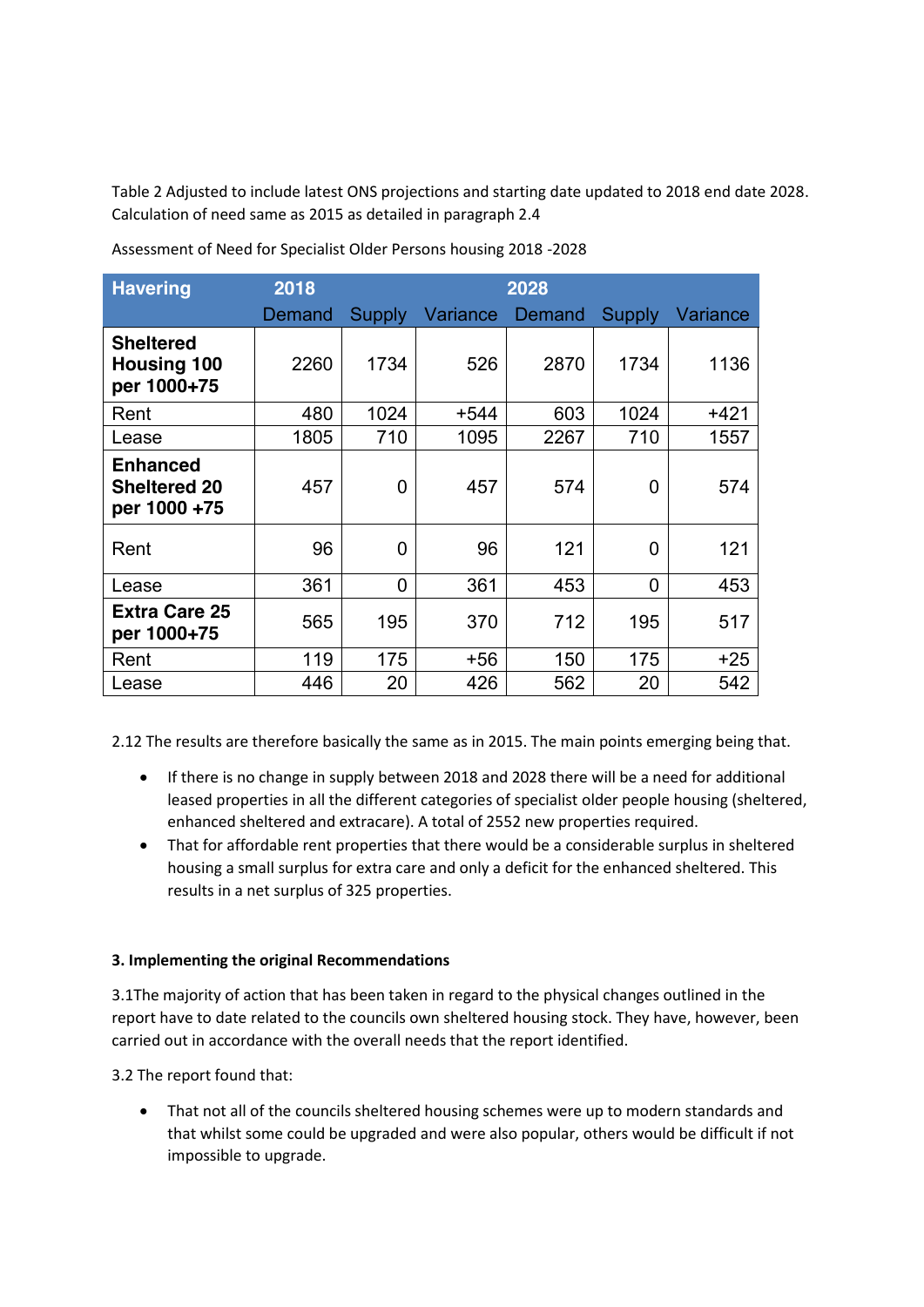- That, as has already been stated, there was a projected surplus of affordable sheltered schemes within borough and this would continue even with the older persons population growth.
- That this contrasted with the current and projected deficit in sheltered/retirement housing for lease and sale in the borough.
- That although there was a current and projected deficit in enhanced and extra care housing it was greatest in the sale/lease sector.

 3.3 In oct 2016 the council agreed a programme of closing and upgrading sheltered schemes, which is now being implemented. The table below demonstrates that based on current capacity studies there will be an 66% increase in the number of properties available to older people across the seven schemes. Specifically, in response to the recommendations of the report there is a net loss in the persons housing will be available for lease or sale. The development of two retirement villages will allow a people with varying care needs to be accommodated with Brunswick Court will be number of affordable sheltered properties across the schemes. 60% of new properties for older redeveloped to become an extra-care housing complex.

 3.4 The projected units have not been included in any housing need calculations as detailed in Table 2. they will therefore contribute to meeting the assessed need. Overall they will deliver a net additional 190 units. However due to the projected change of tenure there will be an increase of 285 properties for sale/lease and a decrease in affordable housing of 91.

Table 3

Table 3<br>Proposed Replacement Accommodation for Councils Existing Sheltered Schemes which are to be decommissioned

|                  |                         | <b>Proposed no. of Units</b> |                           |              |                                  |                                |                                            |
|------------------|-------------------------|------------------------------|---------------------------|--------------|----------------------------------|--------------------------------|--------------------------------------------|
| <b>Site</b>      | Current no.<br>of Units | <b>Private</b>               | <b>Affordable</b><br>Rent | <b>Total</b> | Property<br><b>Specification</b> | <b>Start on</b><br><b>Site</b> | <b>Site Practical</b><br><b>Completion</b> |
|                  |                         |                              |                           |              |                                  | Jan                            |                                            |
| Queen Street     | 31                      |                              |                           |              | <b>General Needs</b>             | 2020                           | Nov-2028                                   |
| Solar, Serena    |                         |                              |                           |              | Retirement                       | Oct-                           |                                            |
| and Sunrise      | 55                      | 135                          | 55                        | 190          | Village                          | 2019                           | June-2022                                  |
| <b>Brunswick</b> |                         |                              |                           |              |                                  | Sept-                          |                                            |
| Court            | 47                      | 0                            | 54                        | 54           | <b>Extra Care</b>                | 2022                           | Feb-2024                                   |
|                  |                         |                              |                           |              |                                  | Sept-                          |                                            |
| Dell Court       | 29                      | 51                           | 29                        | 80           | Over 55's                        | 2024                           | Feb-2026                                   |
| Delderfield      |                         |                              |                           |              | General                          | Sept-                          |                                            |
| House            | 14                      |                              |                           |              | <b>Needs</b>                     | 2024                           | Feb-2026                                   |
| Royal Jubilee    |                         |                              |                           |              | Retirement                       | Sept-                          |                                            |
| Court            | 79                      | 99                           | 53                        | 152          | Village                          | 2026                           | Nov-2028                                   |
| Maygreen         |                         |                              |                           |              |                                  |                                |                                            |
| Crescent and     |                         |                              |                           |              | General                          | Sept-                          |                                            |
| Park Lne         | 31                      |                              |                           |              | <b>Needs</b>                     | 2026                           | Nov-2028                                   |
| Total            | 286                     | 285                          | 191                       | 476          |                                  |                                |                                            |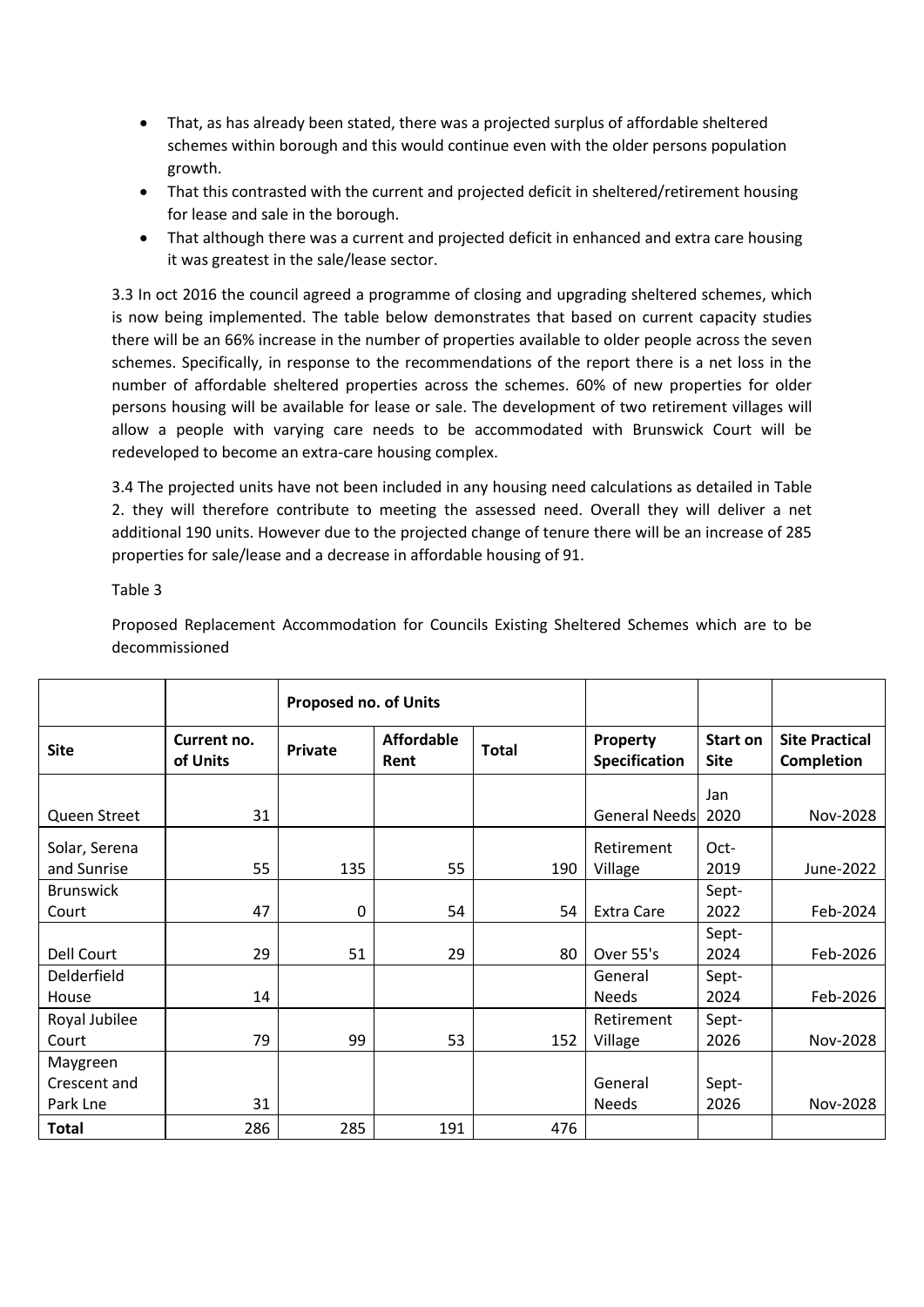3.5The council's approach has been to redevelop existing sites, both big and small, ensuring that when they are redeveloped the density is increased where appropriate and to avoid developing on green field sites. The programme that has been developed will ensure that there is sufficient affordable sheltered, enhanced/ extra care accommodation to meet the projected needs of older residents who need this accommodation. There is still a deficit for people who want to either purchase or lease properties, which although the council has started to address by developing mixed tenure schemes will not be totally addressed and will need the input of the private market. Since 2015 there has only been one new private retirement scheme developed of 40 units. Two other proposals which applied for planning permission were refused due in part to them being built on are detailed elsewhere in the local plan, in need of development to outweigh any consideration of making exceptions to the current and proposed greenbelt policy There will need to be a variety of schemes developed of different sizes and offering varying degrees of housing support. This means that brownfield sites of differing sizes will be suitable. The councils own planned programme illustrates that using five of the seven available sites they have been able increase overall number of units by 166% with differing size schemes. green belt land. It is still the authority's contention that there are sufficient brown fields sites, which

 3.6 Since the 2015 report the London Plan has been published which includes specific requirements for each borough for specialist older persons housing. Havering is allocated a figure of 185 units of should be for owner occupiers and 50 for intermediate (shared ownership). They considered that there was no need for any additional affordable specialist older people housing. The plan does not acknowledges that it is based on regional assessment and common assumptions being applied across London, therefore that when a borough does undertake its own assessment that there might be variations. It was also originally undertaken in 2013 and it is unclear whether any changes have been made to take into account latest population projections. additional specialist housing per year or 1850 over 10-year period. Of this they indicate that 135 attempt to break this down between different types of specialist older person housing. It also

been made to take into account latest population projections.<br>3.7 When this data is compared with Havering's own model as and consolidating the different types of older persons housing then this shows that the Havering model assume a slightly overall higher level of need over the 10-year period. Although in terms of affordable housing there is an estimated surplus of accommodation rather than the balanced figure that the London Plan produces. This is probably due to the fact that the London Plan figure assumes that 50% of the affordable housing stock does not meet modern standards. A figure which is accepted would need to be adjusted for each individual borough.

 higher overall and annual figure than the GLA projections and arguable it would therefore be more appropriate to use this figure in Havering own Local Plan than the GLA's. As is indicated below this would result in an annual requirement of 255 This is therefore the annual build figure that should be included in Havering's local plan rather than the GLA 185 figure. All of this requirement relates to lease for sale as there is still the overall surplus in the affordable Housing category. This is not to say that there will be no change to existing older persons specialist accommodation as stock will need to be updated and the level of social care support delivered in those schemes may also have to change. As has already been shown in Table 3 the council in its role as a landlord is already undertaking this 3.8 If we use a similar rationale as the GLA for Havering's own calculations then this produces a change.

Table 4